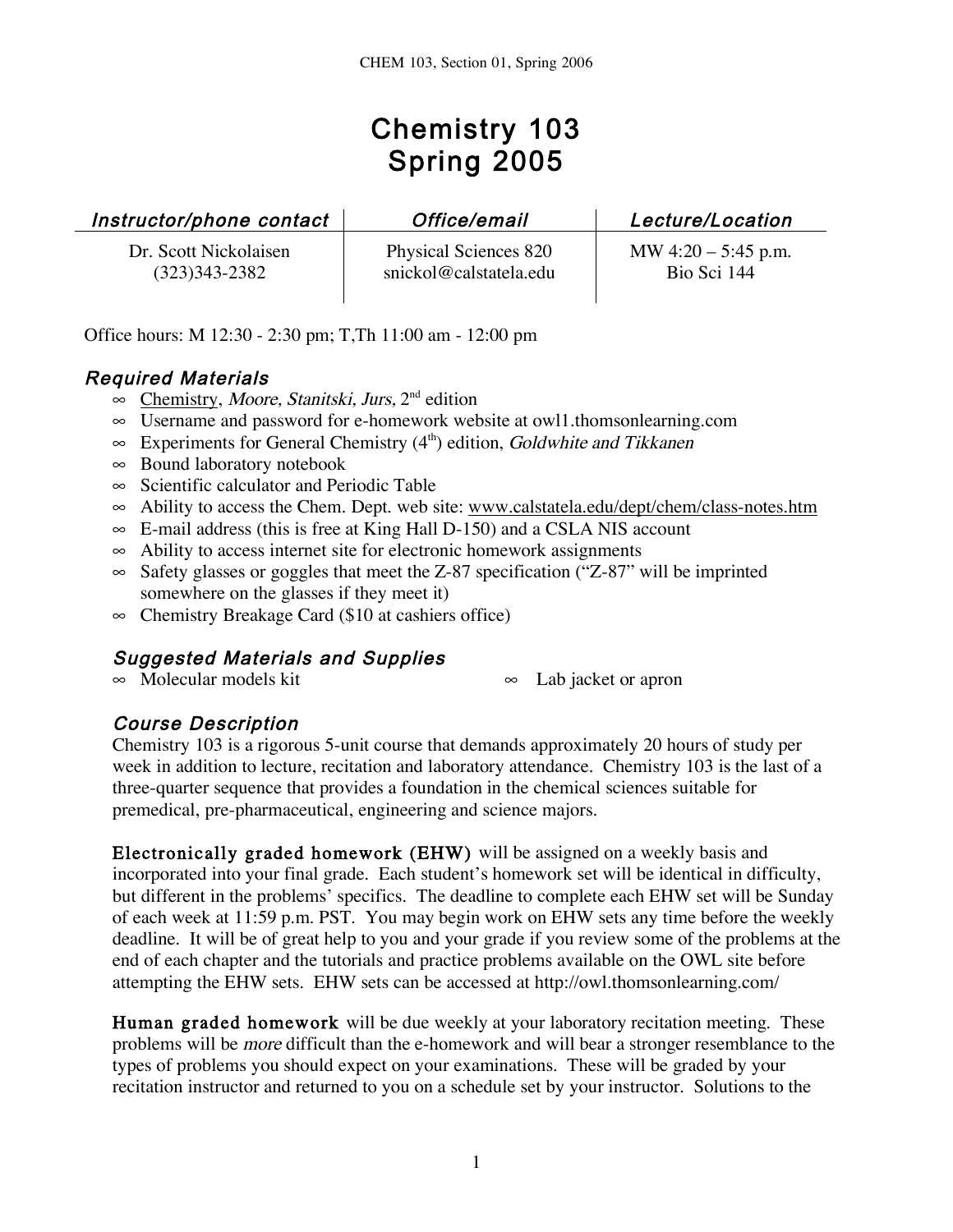homework will be posted on the bulletin board outside PS 155, and at the library limited loan desk.

#### Course Goals and Objectives

The goals of this course are to contribute to the mastery of scientific literacy, critical thinking, problem solving, and idea integration skills necessary of students pursuing careers in technological disciplines. Reading, problem solving, performing experiments, writing reports, participating in discussions facilitated by the instructor, small-group activities, and lectures will be employed to accomplish these goals.

The course objectives are to introduce basic concepts of chemistry including solution chemistry, acid/base chemistry, thermodynamic functions, electrochemistry, nuclear chemistry, and the chemistry of main group and transition metal elements. Chemistry 103 is a core course designed to familiarize students with the basic concepts of chemistry that are necessary for success in higher courses. It will also provide students with the skills necessary to successfully reach their career objectives. Students should consider the time devoted to this course an investment in their future.

#### Requirements

Students are required to conduct themselves in a professional manner during class. Cell phones, pagers and other electronic devices must be turned off during lecture. Late arrivals, sidediscussions and other unprofessional behavior will be addressed at the instructor's discretion. Attendance may be recorded. Students returning from absences are advised to copy lecture notes from students in their study group.

Students are required to take quizzes and examinations designed to measure each individual's understanding of the course objectives cited above, which will include both problem solving and essay responses. Weekly quizzes will be administered during recitation. Unannounced quizzes may be given during lecture at the discretion of the instructor. Students are required to take two midterms and a final examination. Make-up exams will not be available for midterm exams, and will only be made available for the final exam at the discretion of the instructor for medical emergencies or other extreme situations verified in writing by a third party. For example, in case of medical emergency, the student must provide a signed physician's note to the instructor before a make-up exam will be scheduled.

Students must be concurrently enrolled in Chemistry 103 recitation and laboratory sections to take this course. Students will perform experiments that demonstrate the basic concepts of chemistry and microscopic properties, and prepare written reports describing the principles, techniques, results, conclusions, and sources of experimental error in these experiments. This is a very important component of this course worth 20% of your grade. A student who does not pass the lab will not pass the course!

#### Study Suggestions

- $\infty$  Study illustrations and diagrams and read the text before attending lectures.
- $\infty$  Form a small (3 or 4 person) study group.
- $\infty$  Do as many problems possible in addition to the assigned homework and do them without relying on solution keys.
- $\infty$  Work additional problems and review for the exams with study group members.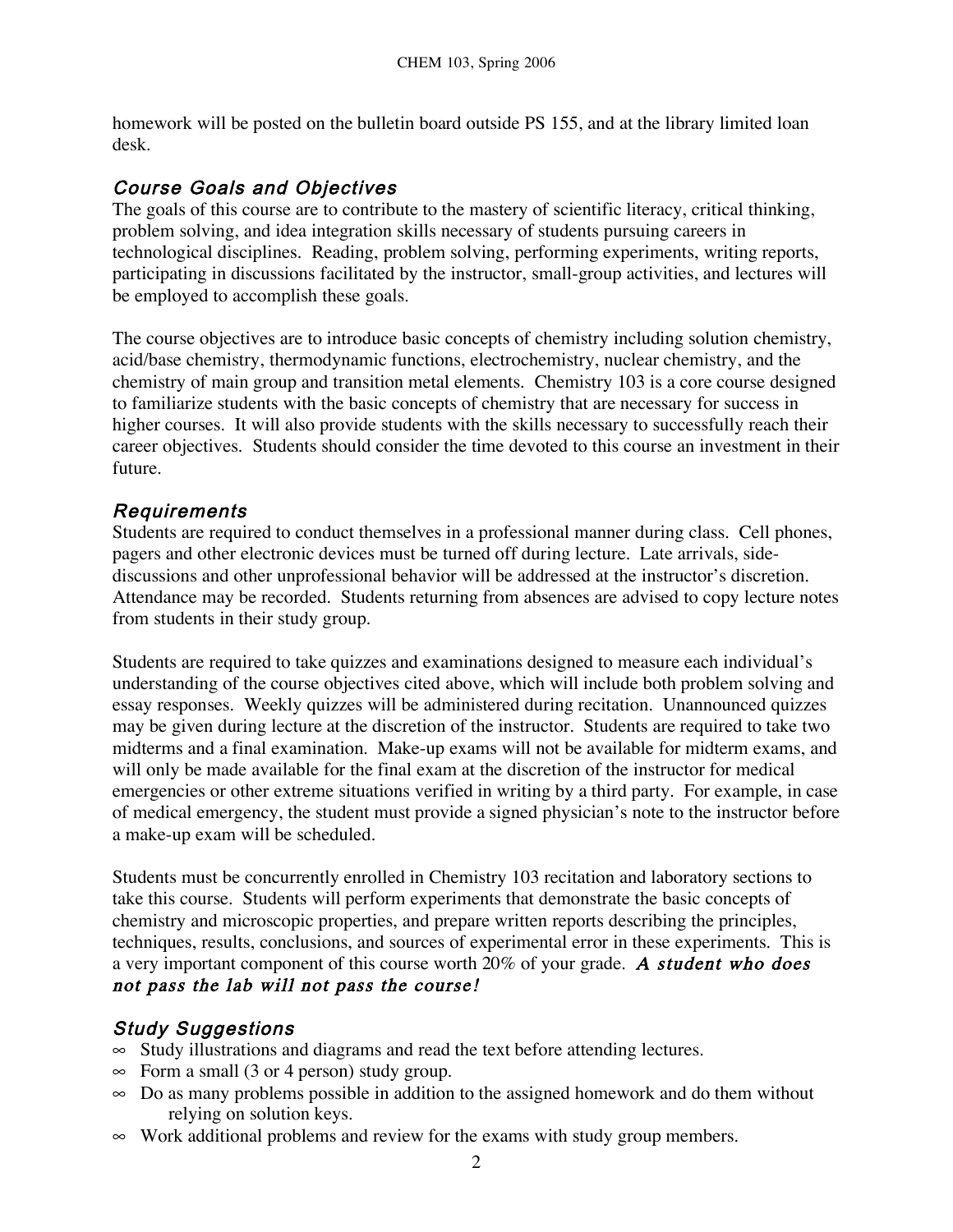$\infty$  Get help from the University Tutorial Services staff and your instructors in a timely manner. The office hours of all Chemistry 103 instructors are posted in the Department office (PS 616).

For more study tips, read the Preface of your text.

#### **Grading**

The grade in this course is assigned largely on the basis of points accumulated through activities in the following categories:

| Activity                                                             | Points Possible |
|----------------------------------------------------------------------|-----------------|
| Two midterms @ 150 points each                                       | 300             |
| <b>Laboratory Reports</b>                                            | 200             |
| In-class quizzes                                                     | 40              |
| Recitation                                                           | 160             |
| 15 point math review, 80 points for the best 8 quizzes issued        |                 |
| during recitation (valued at 10 points each), 50 points for assigned |                 |
| homework, and 15 points for lab technique                            |                 |
| e-graded homework                                                    | 100             |
| <b>Final Examination</b>                                             | 200             |
| <b>TOTAL</b>                                                         | 1000            |

The instructor may make minor changes to the total number of points as necessary. Additional quizzes given during lecture may be used to assign extra credit. The class will be "curved" but there is a level of competence that must be achieved to pass the class. The instructor will provide details of the requirements for specific letter grades as the quarter progresses. Plus and minus grades will be issued in this course. However, if you fail the laboratory/recitation, you will not pass the class!

#### Schedule of Topics and Laboratories

The scheduled list of topics and laboratory exercises is tabulated below. The homework solutions will be posted on the bulletin board outside Physical Sciences 155 and in a library limited loan folder after the due date.

| Wee<br>$\bf k$ | Topics (Chapters)                                                     | Laboratory Exercise<br>from $G&T$ (points)                                     | Homework problems<br>(week due)                        |
|----------------|-----------------------------------------------------------------------|--------------------------------------------------------------------------------|--------------------------------------------------------|
|                | Acids and Bases (16)                                                  | Check In                                                                       | Chap. 16: 105, 108, 112,<br>115, 124 (week 2)          |
| 2              | Acids and Bases (16);<br><b>Additional Aqueous</b><br>Equilibria (17) | Experiment #15:<br>pH and Ph Titrations (30)                                   | Chap. 16: 125, 127<br>Chap. 17: 76, 77, 84<br>(week 3) |
| $\mathcal{R}$  | <b>Additional Aqueous</b><br>Equilibria (17)                          | Experiment #17:<br>Qualitative Analysis (20)                                   | Chap. 17: 89, 93, 100,<br>101, 107 (week 4)            |
| $4*$           | Thermodynamics:<br>Directionality of Chemical<br>Reactions (18)       | Experiment #19: Syn./Anal.<br>of Sodium Bicarbonate &<br>Sodium Carbonate (50) | Chap. 18: 106, 107, 108,<br>109, 110 (week 5)          |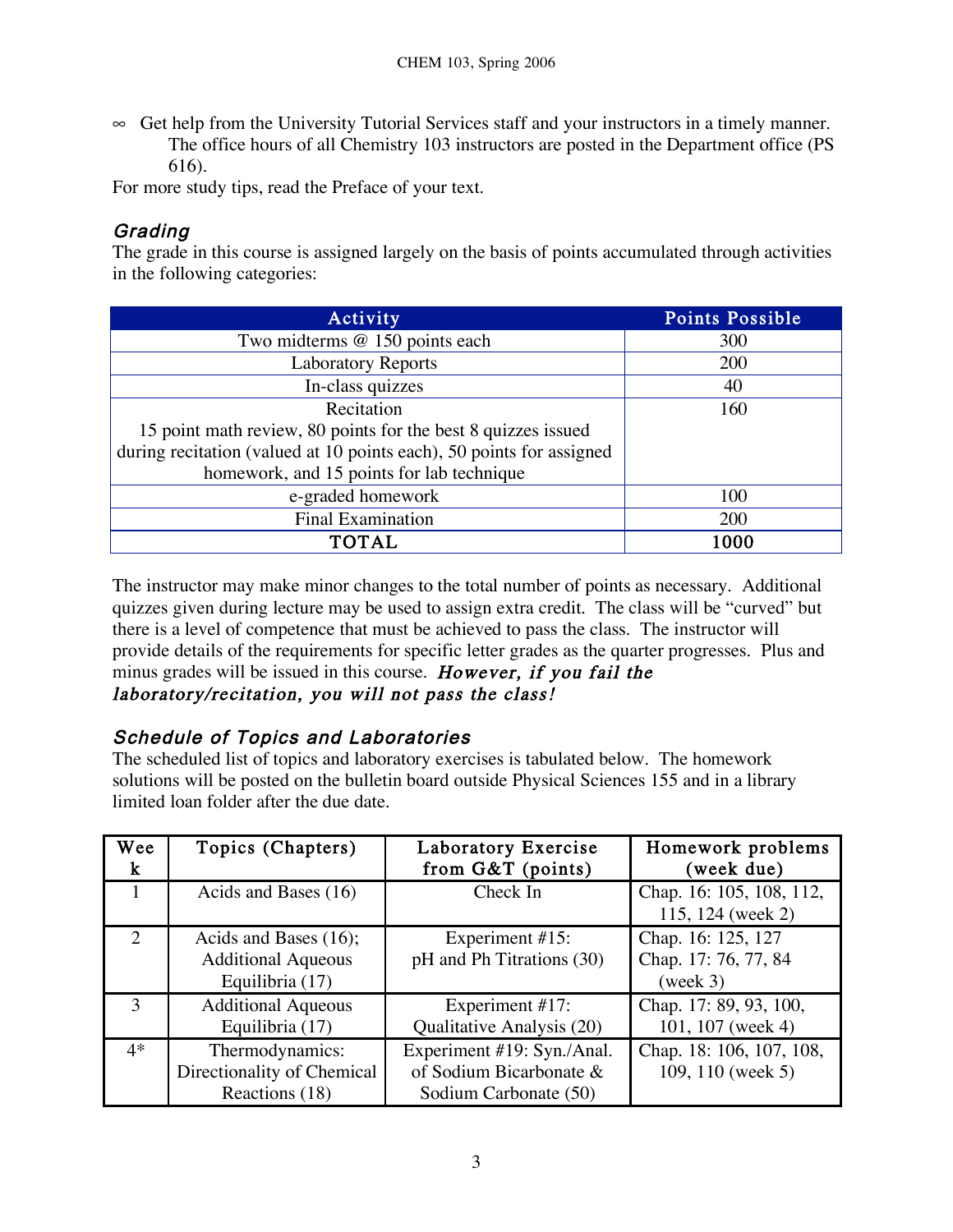|      | Thermodynamics:<br>Directionality of Chemical<br>Reactions (18)                         | Experiment #19: continued                | Chap. 18: 123, 126, 127,<br>129, 130 (week 6)  |
|------|-----------------------------------------------------------------------------------------|------------------------------------------|------------------------------------------------|
| 6    | Electrochemistry and Its                                                                | Experiment #21:                          | Chap. 19: 79, 80, 81, 84,                      |
|      | Applications (19)                                                                       | Free Energy Change (25)                  | 88 (week 7)                                    |
| $7*$ | Electrochemistry and Its                                                                | Experiment #16:                          | Chap. 19: 90, 92, 94, 96,                      |
|      | Applications (19)                                                                       | Redox Titrations (25)                    | 98 (week 8)                                    |
| 8    | Nuclear Chemistry (20)                                                                  | Experiment #22:<br>Electrochemistry (25) | Chap. 20: 56, 61, 62, 72,<br>75 (week 9)       |
| 9    | Chemistry of the Main                                                                   | Experiment #26:                          | Chap. 21: 62, 66, 73, 74,                      |
|      | Group Elements (21)                                                                     | Spectroscopy $(25)$                      | 77 (week 10)                                   |
| 10   | <b>Chemistry of Selected</b><br><b>Transition Elements and</b><br>Coord. Compounds (22) | Check Out; Review for final              | Chap. 22: 93, 94, 95, 98,<br>101 (finals week) |

\* Mid-term exams will be administered during these weeks.

## Exam Schedules

Mid-term exams will be given during the  $4<sup>th</sup>$  and  $7<sup>th</sup>$  weeks of the term—the exact dates for each exam will be announced in class. The final exam will be given on Monday, June 5, 2006 at 4:30 p.m.

### Laboratory and Recitation

The recitation section is devoted to reviewing the topics related to the homework and the theoretical and technical aspects of the laboratory exercise. Students will have a weekly quiz during their recitation section. Written homework is due when their recitation section meets. Laboratory instructors will provide details during the first class meeting.

The laboratory section meets immediately after the recitation section. In all experiments you are required to wear safety glasses that meet the Z-87 standards at all times during the laboratory period. If you do not have appropriate eye protection, you will have to leave the laboratory and lose the points for that experiment.

During the experiment students will enter data into bound laboratory notebooks. In experiments where students work with a partner, both need to enter the data into their respective notebooks before leaving the laboratory. After completing the experiment, the instructor will initial the page on which the student entered the data in their laboratory notebook.

The instructor will tell students when final written reports are due. Final reports submitted for grading will be either neatly written in each student's notebook following the data pages or prepared with a word processor with a photocopy of the original raw data attached. All laboratory reports will contain the sections described below:

- I. Prelab: A detailed description of how the student plans to perform the experiment. This section must be completed before coming to lab. The instructor has the discretion to grade the prelab assignment and use that grade for that week's quiz grade.
- II. Raw Data: The initialed data (or photocopy) that the student collected in the lab period. Neatness is not imperative here, but it must be readable, with the data clearly labeled and